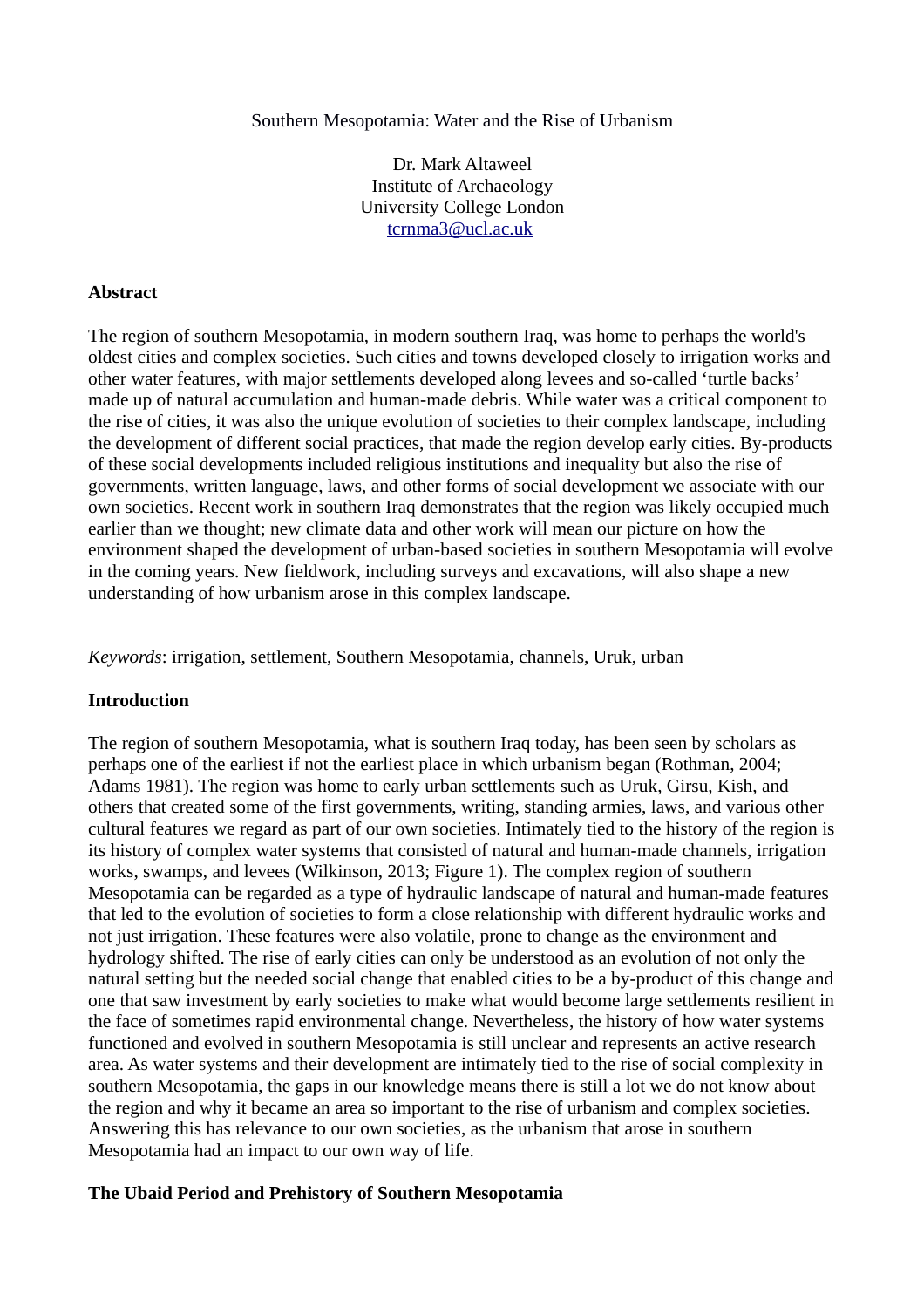We do not know when the region of southern Iraq was first occupied. Sometime by the early Holocene, perhaps at the beginning of the Holocene, southern Iraq began to be exposed as dry land as eustatic and isostatic changes to the Persian Gulf meant the region began to become habitable. Early cultures that occupied the region at this time are unknown to us but are likely present between 10,000-8000 BCE (Altaweel et al., In Press). In the delta regions of southern Iraq, exposed, mounded areas, called 'turtle backs,' surrounded by freshwater marshlands became areas of habitation that over time, and through the accumulation of anthropogenic and natural debris and sediment, led to what would become the long-lived cities and settlements of southern Mesopotamia (Pournelle, 2003). These areas became exposed through the building of dams and dykes that allowed dry areas to be built-up, similar to southern, delta marshlands in parts of southern Iraq today, where early societies also exploited the rich environment of waterfowl, fish, and different animal life found in the region.

Sometime by around 6500 BCE, the culture of the Ubaid began to appear throughout the region, with settlements expanding across the alluvial plain. Surveys across much of southern Iraq have shown the extent of not only where the Ubaid began to appear but also the change in settlement patterns across time in southern Mesopotamia (Adams, 1965; Gibson, 1972; Wright, 1981; Adams, 1981). The Ubaid culture began to already create irrigation works and likely exploited the rich environment of natural marshlands. The river systems consisted of the Tigris and Euphrates, with multiple branches and possibly other rivers that likely formed the river systems that allowed varied regions to be conducive for long-term agriculture. Anastomosing, multiple channels, with channels vulnerable to movement, meant that river avulsion was a prominent feature of the landscape. Permanent settlement in southern Mesopotamia may have been difficult as channels may have frequently moved. Settlements had to sometimes alter natural channels or create new channels to make a given place more resilient to channel shifts.

It is unclear how water systems were developed in conjunction with the natural environment in the Ubaid period. Very likely, this period was wetter than today, with the Tigris and Euphrates forming a multi-channel river system that enabled or facilitated irrigation (Altaweel et al., In Press). Over time, levees would form as sediments deposited through natural flooding or irrigation would build banks along the course of longer-lived canals. Similar to the turtle backs, these also became ideal areas for settlement to form, as they could avoid flooding from irrigation works and rivers, while accessing the fields that would be irrigated in the alluvial floodplain. Already in the Ubaid there might be evidence of social adaptation to the type of landscape found in southern Mesopotamia, as the development of religious architecture suggests beliefs played an important role to the identity of places and emerging settlements. Temples and early religious institutions put a great emphasis on the importance of given places, meaning that societies invested time and effort in giving settlements and access to water through continual effort in maintaining channels and channel access for cities. Comparatively, societies in India have similarly shown that religious institutions help societies to invest and bind communities to given spaces that encourages further investment in infrastructure such as canals, temples, and cities themselves (Shaw, 2013). This is potentially seen at Eridu, an early settlement with a long-lived pattern of successive temple plans that may suggest efforts to keep communities committed to the place through religious and social investment (Safar et al., 1981). Interestingly, the patron god of Eridu is *Ea* (in Akkadian) or *Enki* (in Sumerian), who is the god of water and knowledge. The importance of water to these early settlements, including their continuity, is perhaps symbolised by this god. Although cities such as Eridu are abandoned, the fact they begin to show centuries long occupation indicates likely engineered landscapes through greater irrigation and channel creation that began to emerge to sustain settlements. Settlements were shown by Adams (1965; 1981) to have been established along different water channels that likely were a combination of natural and human-constructed channels, demonstrating early dependence on irrigation and channels for transport. Recent work by Jotheri (2016) has mapped many more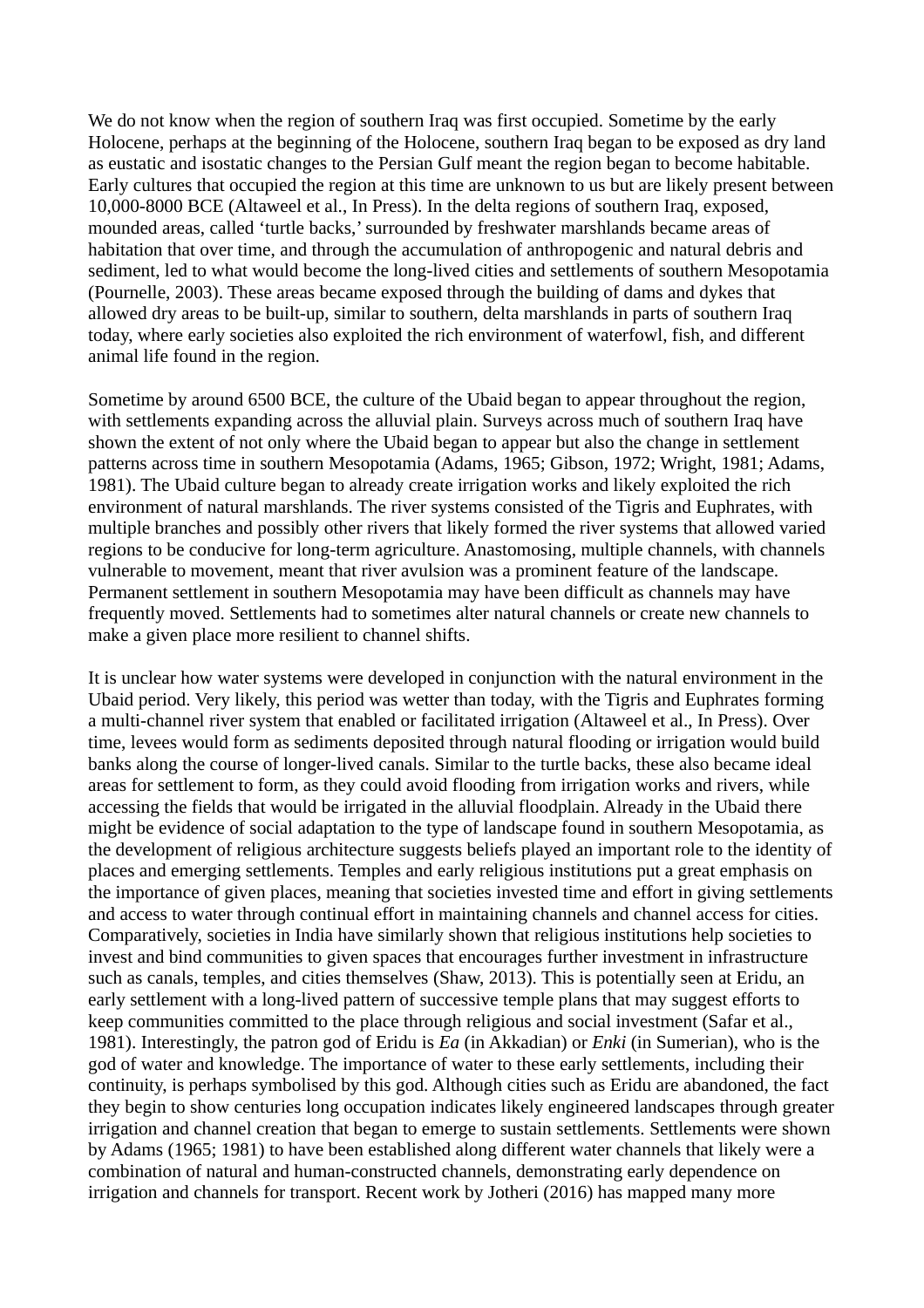channels that had not been previously known, while other work (Hritz, 2010; Hritz & Wilkinson, 2006) has demonstrated how subtle changes in elevation influenced the placement of settlements along levees.

As the Persian Gulf continued to recede, the landscape transformed in places to alluvial plains that were relatively more stable for settlement and conducive for long-term agriculture, although volatile environmental change was always a possibility in southern Mesopotamia. By 4500 BCE, settlements from the Ubaid culture dotted much of southern Mesopotamia and even expanded outwards towards the Persian Gulf, Iran, Anatolia, Syria, and ventured to areas far south in Arabia along the Persian Gulf or possibly even beyond. Southern Mesopotamia was devoid of stones and wood likely became a premium commodity, perhaps fuelling some of these early expansions by enterprising individuals and communities (Carter & Philip, 2010). The Ubaid period came to a close sometime around 4000 BCE. Already by then, settlements grew larger, over tens of hectares in places. Problems settlements may have faced included siltation of channels as well as salinization (Jacobsen & Adams, 1958). However, evidence to the extent that settlements faced such difficulties has not been conclusively demonstrated in fieldwork. Nevertheless, if we use examples from modern and more recent times, such environmental change could have posed as problems for longlived settlement in southern Iraq.



**Figure 1**. Map of southern Iraq, showing ancient sites and channels along with major ancient cities. Channel data and sites (courtesy of Jaafar Jotheri and Carrie Hritz; based on Jotheri, 2016; Adams, 1981; Wright, 1981).

# **The Uruk Phenomenon and Urbanism**

With renewed work in southern Iraq today, the picture on the rise of urbanism will very likely change. Part of the problem is we do not have a large number of radiocarbon dates from southern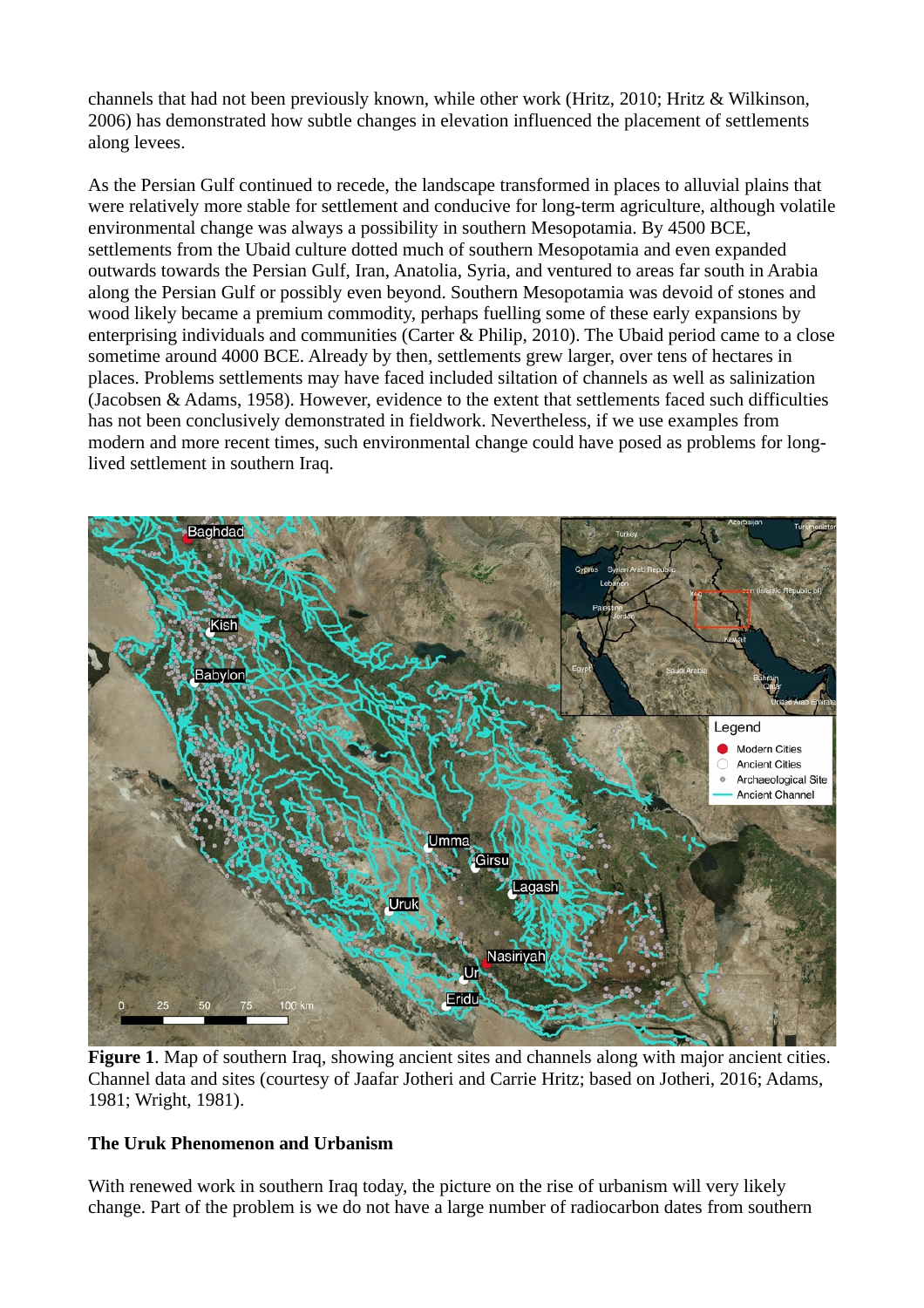Mesopotamia, making the exact timing of urbanism unclear. Nevertheless, by the  $4<sup>th</sup>$  millennium BCE, perhaps around 3500-3200 BCE, the site of Uruk began to greatly expand to more than 100 hectares (Finkbeiner, 1991). By this point, we can call such a settlement a true city, where the site of Uruk had developed a religious precinct, with multiple temples, including those dedicated to the sky god *An* and love and war goddess *Inanna* (Liverani et al., 2006). Writing appears in the temple precinct by the late 4<sup>th</sup> millennium BCE, indicating that recording of goods coming to the temples, which formed important or even dominant land owners and economic engines for the city. Temples helped the economy but likely also facilitated the rise of social inequality, as they increasingly grew larger particularly during the  $4<sup>th</sup>$  millennium BCE (Thomas, 2012). Effectively, writing is invented as an accounting device, recording sometimes mundane facts such as the number of animals and grain (Nissen, 1986). The  $4<sup>th</sup>$  millennium BCE generally saw rapid social change that included faster production of wheelmade pottery, new forms of artwork, sophisticated administration, that, in addition to writing, included cylinder seals (Rothman, 2004; Algaze, 2001). Canals or even canalized channels appear inside of such early cities. This not only enabled irrigation, but transport was facilitated by the presence of these water systems that facilitated movement of goods and people between early towns and cities. Very likely, canals also played a role in facilitating some of the inequality evident in early cities, as goods can be more easily accumulated by cities such as Uruk.

These changes reflect increased urban complexity, that is an urbanized system, that began to have increasing natural and social system interactions, which developed to also become expansive. Similar to the Ubaid period, the Uruk culture, at least in different times, sought to expand its cultural reach and establish colonies or perhaps even conduct military expansion in places (Algaze, 2008). Regardless, the resource hungry towns of southern Mesopotamia also meant that irrigation and waterworks became larger or even more sophisticated. Field systems and their control were critical to an agricultural-based economy. In the  $25<sup>th</sup>$  century BCE, history's first recorded water conflict, between the cities and states of Lagash and Umma, revolved around a dispute related to different areas that also included irrigated lands and canals the states used (Rey, 2016; Foster, 1984). Perhaps such conflicts already had their origin by the  $4<sup>th</sup>$  millennium BCE, as towns and population grew. This conflict shows how water had shaped the economy and politics of the region such that controlling key canals had become tantamount to controlling the import highways and water sources that enabled a city to thrive.

While these results would suggest that a central state is a likely result when irrigation and largescale agricultural systems develop whereby there is a great dependence of irrigation, this might not be the case. Small-scale collaboration between groups and locally managed systems are evident even in historical periods, in such cases local clan lineages often formed a key component of managing irrigation, even as management of water and irrigation required complex agreements and cooperation (Nieuwenhuis, 1982: 154). This suggests that complex irrigation systems did not require a top-down state structure but locally managed, collaborative networks could create a large and efficient system of irrigation works. At times, urban governments could intervene or sponsor major irrigation works, creating a type of mixed local and top-down system (Rost, 2017). The system of crevasse splays that formed much of the riverine context of southern Mesopotamia helped create a system of narrow fields in a herringbone-like pattern (Wilkinson et al., 2015). Organic, natural cooperation and government interaction in such as landscape could create systems that could help sustain, over long periods, large urban centres such as Uruk, Lagash, and others that were evident by the  $4<sup>th</sup>$  and  $3<sup>rd</sup>$  millennium BC. Already by the Ubaid, we had seen that long-lived temples helped to create the social structure needed to bind people to their land and settlements. This evident example of niche construction demonstrates how populations adapted to the local ecology and environmental setting, but it was not necessarily irrigation that caused the direct rise of complex, urban-based governments. It could have been one product of irrigation but other factors have to be considered, including trade and conflict over resources that facilitated urban rise.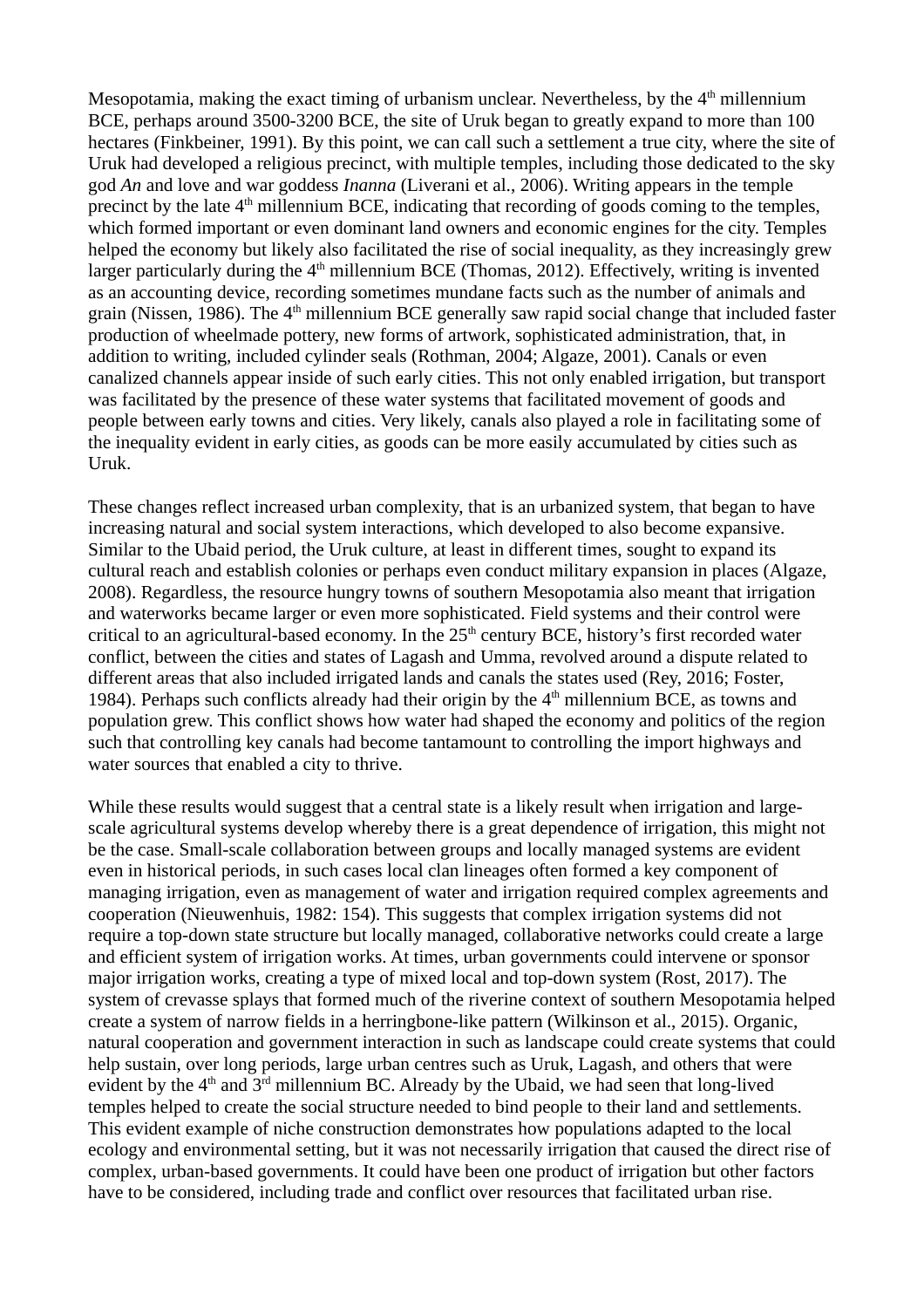## **Water and Cities in Southern Mesopotamia**

Water plays an important role in the rise of urbanism, not only because it can be used for direct human consumption and irrigation of crops but because water systems also provide low friction transport that makes the movement of goods needed to supply cities much easier. This is the likely case for southern Mesopotamia, a region that is flat and the presence of multiple, anastomosing channels conducive for irrigation made urbanism thrive as goods could be moved using the network of canals and channels. This, despite the volatility of the river systems themselves, including avulsion, siltation, and salinization as possible threats to habitation. Social structures that emerged meant that people began to invest in cities so that avulsion or channel change could be minimized, to an extent, as a threat to cities. The importance of temples cannot be understated, where providing for the gods meant that your city could thrive (Van de Mieroop, 2004). Temples helped to keep interest focused on cities so that renewed investments by the rulers and population through their labour facilitated urban continuity even in the face of sometimes threatening environmental change. One by-product of this could have been the rise of social inequality, even as cities became more resilient.

Over time, the political centres shifted to the northern part of the alluvial plain in southern Mesopotamia, where the Euphrates and Tigris are generally more stable. In that part of the plain, both rivers are near each other and the rivers have not shifted as greatly from their ancient courses. This weakened cities such as Uruk, which was in a relatively more vulnerable position to the south and the city gradually diminished in influence but was not finally abandoned until the  $1<sup>st</sup>$ millennium CE, when monotheistic faiths had diminished the importance of the ancient gods and their temples. What is remarkable is how resilient cities were in southern Mesopotamia, with only limited periods of major abandonments in the 2nd millennium BCE evident in many places. The combination of religious beliefs, engineered landscapes, and a likely mixed state and organic system of management helped cities to thrive in what otherwise would have been a difficult landscape for long-lived settlements (Jotheri et al., 2017).

# **Conclusion**

Societies in southern Mesopotamia evolved along with their environmental surroundings, creating irrigated fields that build from natural crevasse splays evident in the landscape. The use and application of irrigation evolved over millennia even before the rise and development of the first cities in southern Mesopotamia. Water was at the heart of cities' ability to thrive, as demonstrated by the conflict between Umma and Lagash. There is still much we do not know about how water shaped early cities and social complexity in southern Mesopotamia, although this is clearly an important topic of future research. Particularly now, as southern Iraq is increasingly investigated, we are already beginning to see that settlement occupation of southern Iraq is likely much older than previously thought (e.g., Jotheri et al., 2017; Altaweel et al., In press). The recession of the Persian Gulf's waters and development of the southern Mesopotamian delta meant that societies did not only depend on agriculture but also the rich abundance that marshlands provided. The role of Mesopotamia's climate has been assumed to have always been very dry, but even that picture is likely to change (e.g., see Marsh et al., 2018). New research will undoubtedly change how we see the rise of early complex societies, its relationship to water, and how the world's first cities developed. Such research may help us understand some of the origins of ideas that have shaped our own societies.

#### **References**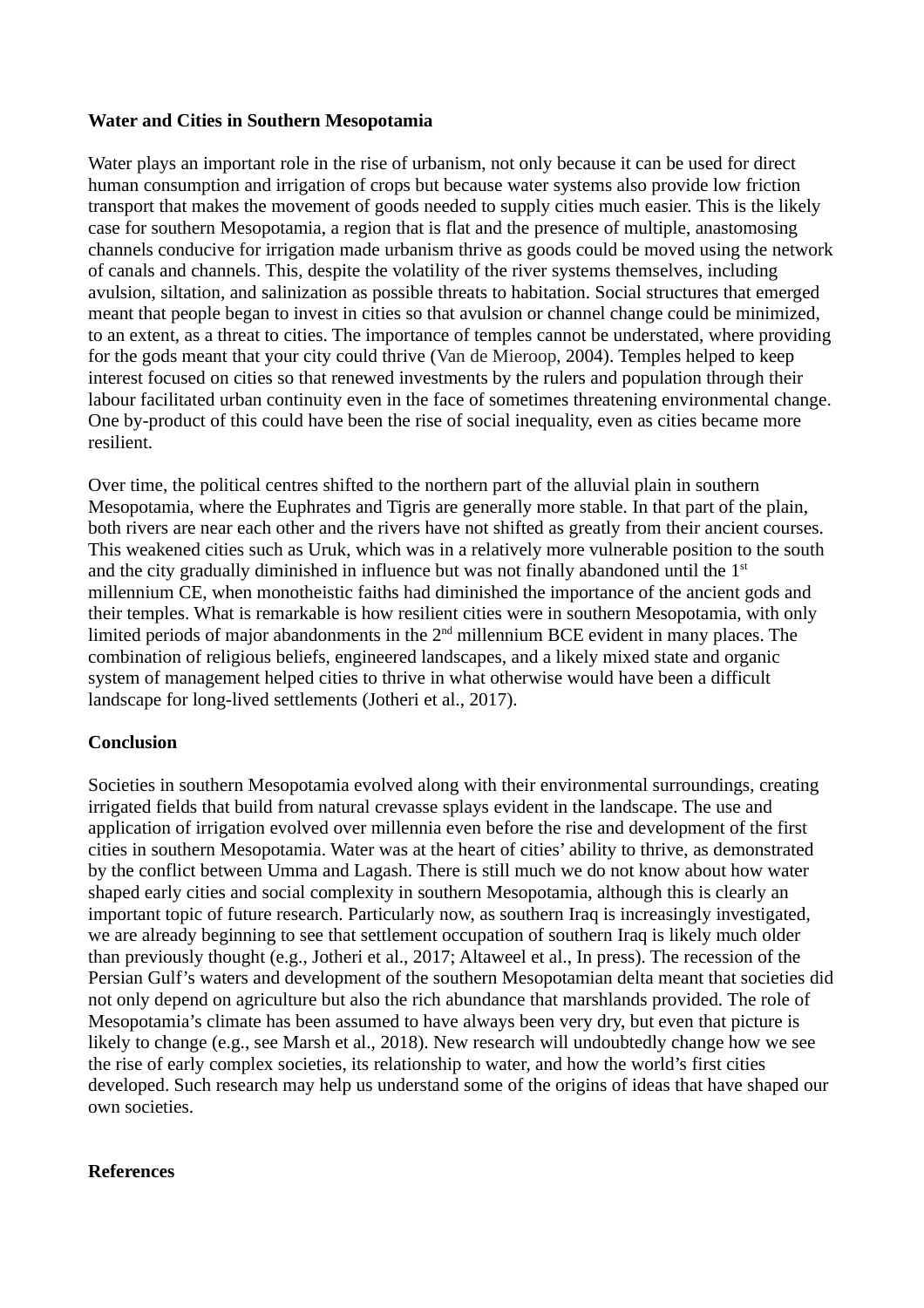Adams, R. M. (1981). *Heartland of cities: surveys of ancient settlement and land use on the central floodplain of the Euphrates*. Chicago: University of Chicago Press.

Adams, R. M. (1965). *Land behind Baghdad: a history of settlement on the Diyala plains*. Chicago: Chicago U.P.

Algaze, G. 2008. *Ancient Mesopotamia at the Dawn of Civilization: The Evolution of An Urban Landscape*. Chicago: University of Chicago Press.

Algaze, G. (2001). Initial Social Complexity in Southwestern Asia: The Mesopotamian Advantage. *Current Anthropology*, *42*(2), 199–233. https://doi.org/10.1086/320005.

Altaweel, M., Marsh, A.., Jotheri, J., Hritz, C., Fleitmann, D., Rost, S., Lintner, S., Gibson, M., Bosomwoth, M., Jacobson, M., Garzanti, E., Limonta, M., & Radeff, G. (In press). New insights on the role of environmental dynamics shaping southern Mesopotamia: From the Pre-Ubaid to the Early Islamic Period. *Iraq*.

Carter, R. A., Philip, G. (Eds.). (2010). *Beyond the Ubaid: transformation and integration in the late prehistoric societies of the Middle East*. Chicago, Ill: Oriental Institute of the University of Chicago.

Finkbeiner, U. (1991). *Uruk: Kampagne 35 - 37, 1982 - 1984 ; die archäologische Oberflächenuntersuchung*. Mainz am Rhein: von Zabern.

Foster, B. R. (1984). *Reconstructing History from Ancient Inscriptions: The Lagash-Umma Border Conflict* . Jerrold S. Cooper. *The Biblical Archaeologist*, *47*(3), 189–192. [https://doi.org/10.2307/3209923.](https://doi.org/10.2307/3209923)

Gibson, McG. 1972. *The City and Area of Kish. Field Research Projects*. Miami, FL: Coconut Grove.

Hritz, C. (2010). Tracing Settlement Patterns and Channel Systems in Southern Mesopotamia Using Remote Sensing. *Journal of Field Archaeology*, *35*(2), 184–203. [https://doi.org/10.1179/009346910X12707321520477.](https://doi.org/10.1179/009346910X12707321520477)

Hritz, C., & Wilkinson, T. J. (2006). Using Shuttle Radar Topography to map ancient water channels in Mesopotamia. *Antiquity*, *80*(308), 415–424. https://doi.org/10.1017/S0003598X00093728.

Jacobsen, T. and Adams, R. M. 1958. "Salt and Silt in Ancient Mesopotamian Agriculture: Progressive Changes in Soil Salinity and Sedimentation Contributed to the Breakup of Past Civilizations". *Science 128*(3334): 1251–1258.

Jotheri, J., Altaweel, M., Tuji, A., Anma, R., Pennington, B., Rost, S., & Watanabe, C. (2018). Holocene fluvial and anthropogenic processes in the region of Uruk in southern Mesopotamia. *Quaternary International*, *483*, 57–69. [https://doi.org/10.1016/j.quaint.2017.11.037.](https://doi.org/10.1016/j.quaint.2017.11.037)

Jotheri, J. (2016). *Holocene Avulsion History of the Euphrates and Tigris Rivers in the Mesoptamian Floodplain*. PhD dissertation. Durham University.

Liverani, M., Bahrani, Z., & Van de Mieroop, M. (2006). *Uruk: the first city*. In *BibleWorld*. London ; Oakville: Equinox.